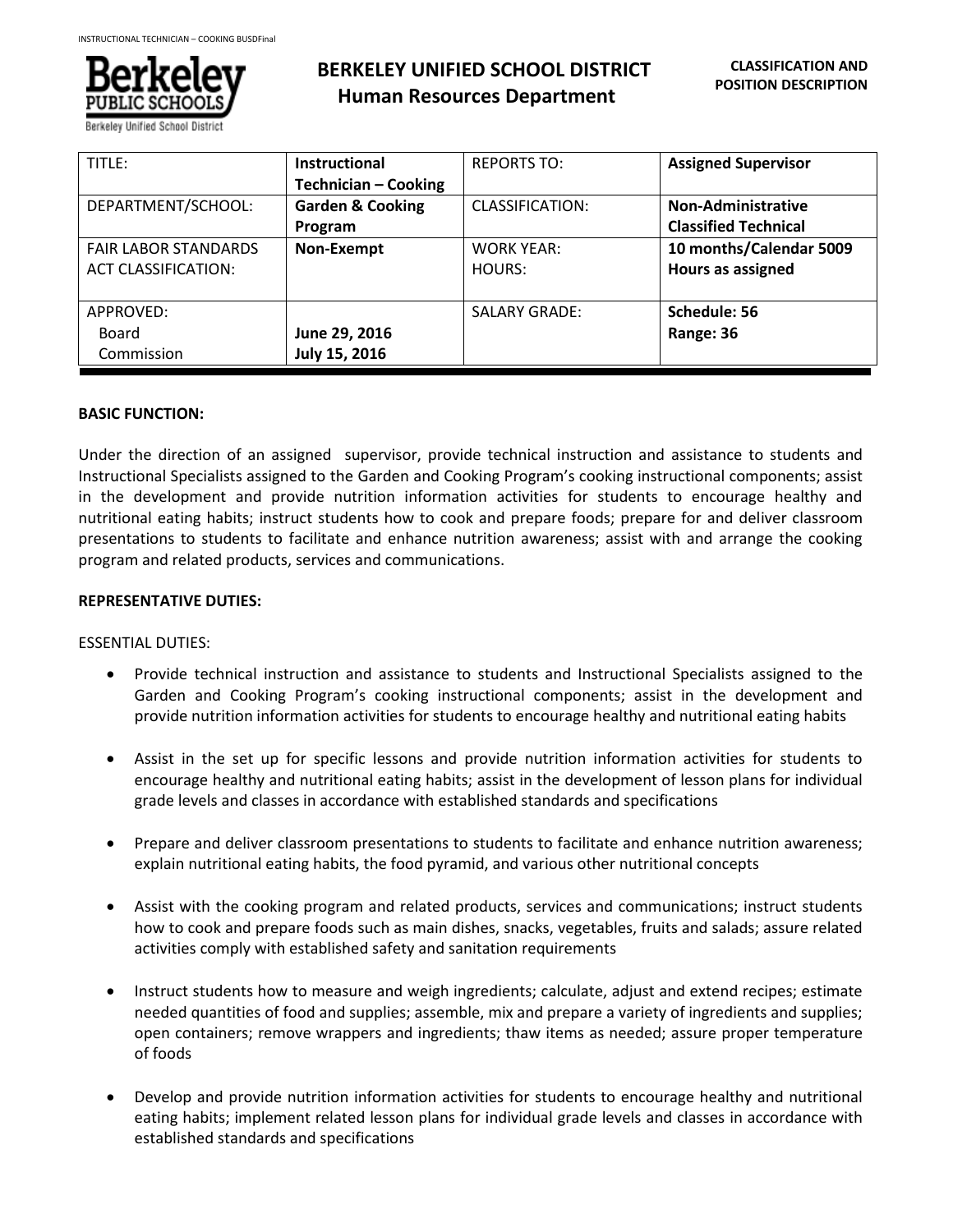- Prepare nutritional support materials according to established procedures and regulations; travel to and visit assigned school sites to monitor nutrition activities, set up and conduct classroom presentations; utilize appropriate food models and taste tests
- Prepare and maintain a variety of records and reports related to assigned activities; utilize an assigned computer system to generate computerized reports
- Prepare and distribute worksheets and other nutritional support materials regarding various nutritional concepts; assist in the preparation of instructional materials and perform related clerical duties as assigned
- Communicate with personnel, outside agencies and others to exchange information and resolve issues or concerns
- Operate a variety of office equipment including a copier, fax machine, overhead projector, computer and assigned software; drive a vehicle to conduct work
- Provide input regarding the development of the Garden and Cooking Program and research recipes, menu planning and related activities

# OTHER DUTIES:

Perform related duties as assigned

# **KNOWLEDGE AND ABILITIES:**

# KNOWLEDGE OF:

Methods of preparing and serving foods

Terminology, techniques, ingredients, equivalent measures and abbreviations used in cooking

General terminology, concepts, methods and procedures involved in providing nutrition presentations to children in a classroom environment

Nutritional requirements of school-aged children

Principles, theories and practices of child nutrition, food values, food combinations, nutritional eating habits and the food pyramid

Food terminology, markets and commodities

Basic grounds maintenance procedures including planting, cultivating, pruning, spraying, fertilizing and irrigating fruits and vegetables

Methods, equipment and materials used in gardening work

Operation and maintenance of hand and power tools and equipment used in grounds maintenance

Basic record-keeping techniques

Oral and written communication skills

Correct English usage, grammar, spelling, punctuation and vocabulary

Interpersonal skills using tact, patience and courtesy

Modern office practices, procedures and equipment

Public speaking techniques